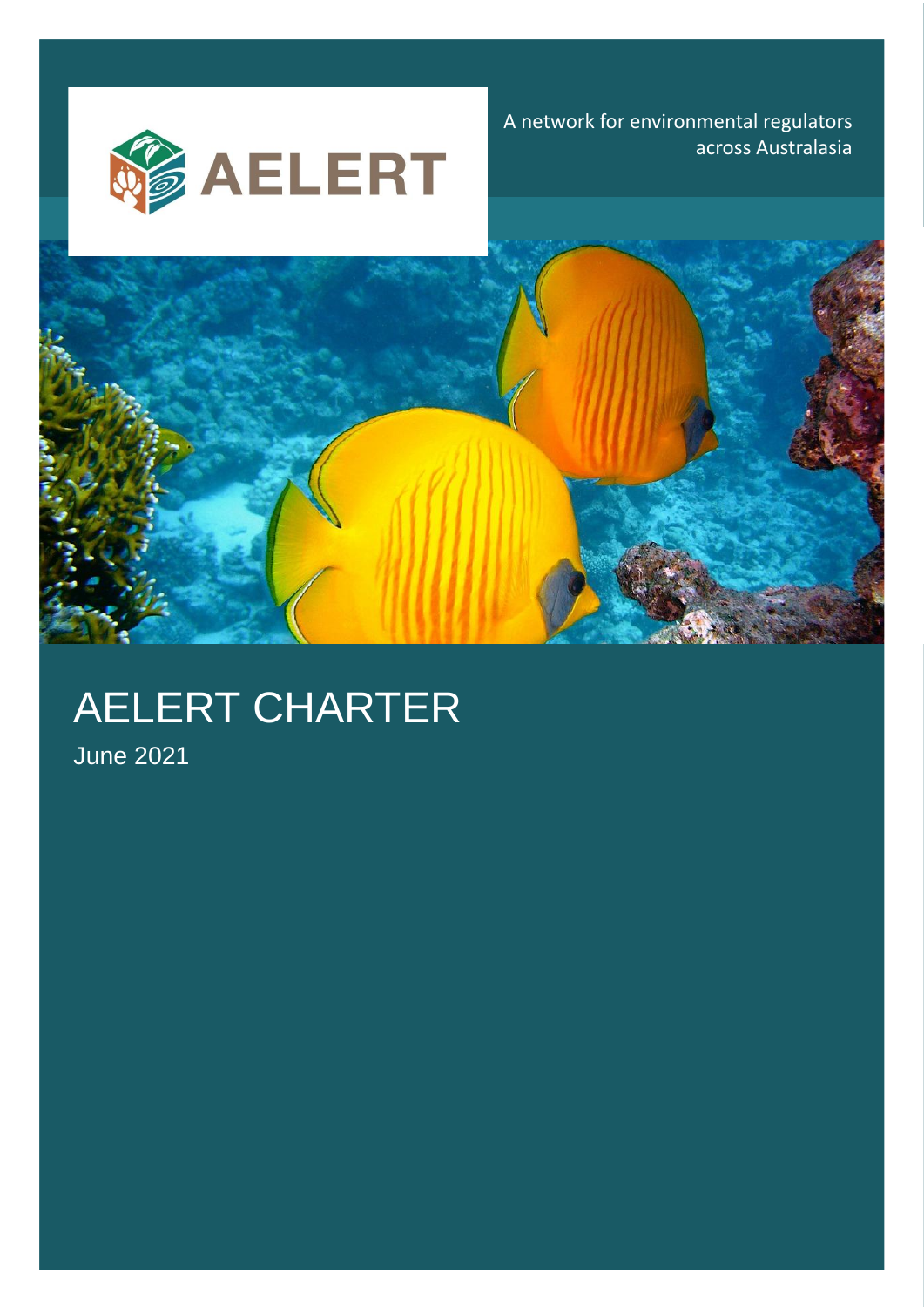# **TABLE OF CONTENTS**

| 1.             |  |
|----------------|--|
| $2_{-}$        |  |
| 2.1.           |  |
| 2.1.1.         |  |
| 2.1.2.         |  |
| 2.1.3.         |  |
| 2.1.4.         |  |
| 2.1.5.         |  |
| 2.2.           |  |
| 2.2.1.         |  |
| 2.2.2.         |  |
| 2.2.3.         |  |
| 2.2.4.         |  |
| 2.3.           |  |
| 2.3.1.         |  |
| 2.3.2.         |  |
| 2.3.3.         |  |
| 2.3.4.         |  |
| 2.3.5.         |  |
| 2.3.6.         |  |
| 3.             |  |
| 4.             |  |
| 4.1.           |  |
| 4.2.           |  |
| 4.3.           |  |
| 4.4.           |  |
| 4.5.           |  |
| 4.5.1.         |  |
| 4.5.2.         |  |
| 4.6.           |  |
| 4.7.           |  |
| 4.8.           |  |
| 4.9.           |  |
| 5.             |  |
| 5.1.           |  |
|                |  |
| 6.             |  |
| 6.1.           |  |
| 6.2.           |  |
| 7 <sub>1</sub> |  |
| 7.1.           |  |
| 7.1.1.         |  |
| 7.1.2.         |  |
| 7.1.3.         |  |
| 7.2.           |  |
| 7.3.           |  |
|                |  |
| 8.             |  |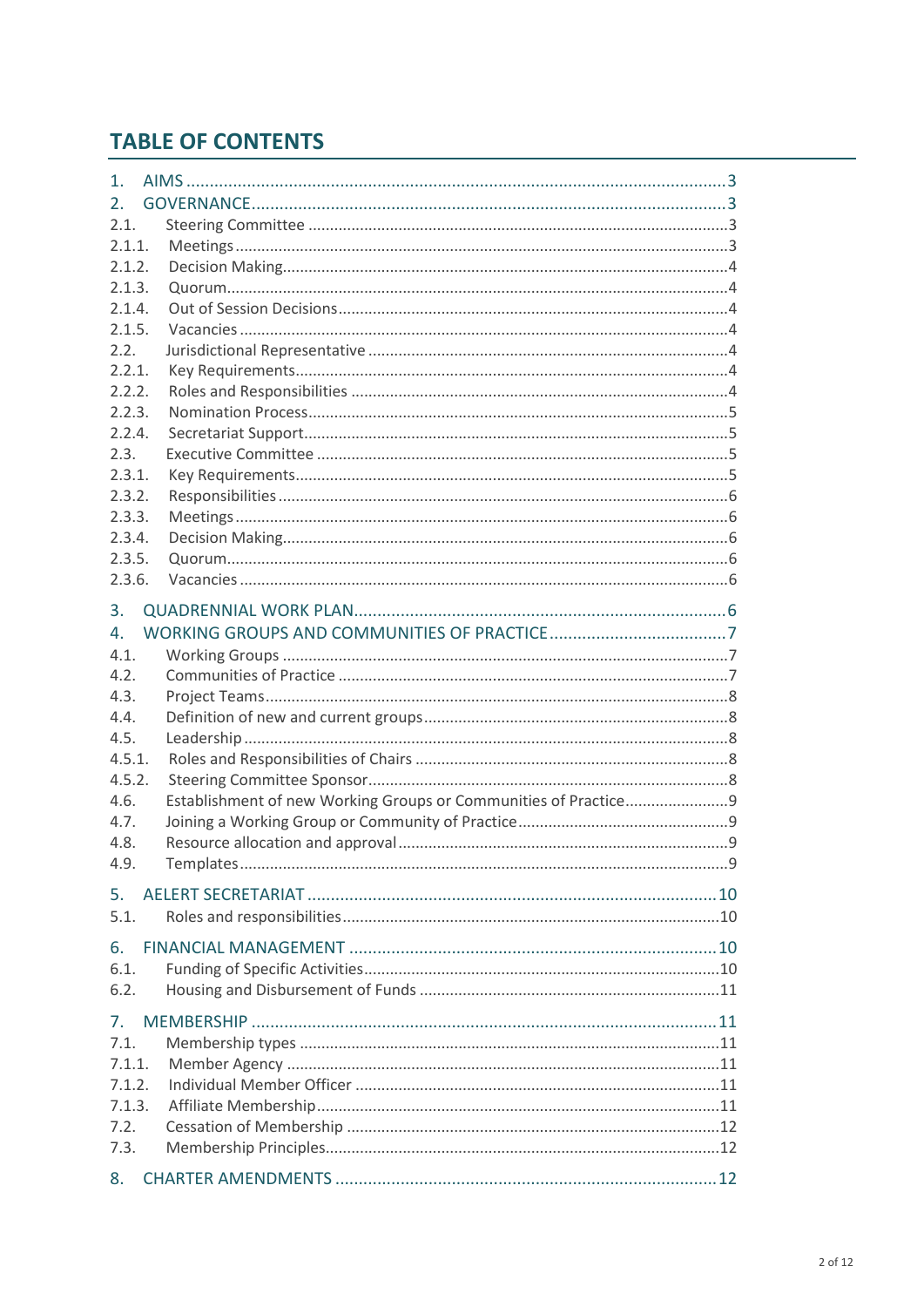# <span id="page-2-0"></span>**1. AIMS**

Beginning in 1991 as a series of informal meetings of Australian wildlife officers, the Australasian Environmental Law Enforcement and Regulators neTwork (AELERT) was formally established in 2003 as a network of regulatory practitioners concerned with the implementation of environmental law. Since then, AELERT has grown into a widely recognised professional network with a membership that spans all levels of government across Australia and New Zealand. From the time of its inception, AELERT has functioned primarily as a member-based organisation whose core aims are to:

- Facilitate cross-jurisdictional collaboration on mutual regulatory challenges
- Promote the development of the regulatory craft
- Foster capacity building across the Network.

<span id="page-2-1"></span>AELERT's enduring relevance can be attributed to its responsiveness to member needs.

# **2. GOVERNANCE**

AELERT agrees to provide the Heads of Environment Protection Authorities (HEPA) Forum with an update of its activities at each HEPA meeting as requested, based on agreed principles of working. Within the Council of Australian Governments (COAG) framework, AELERT is responsive to relevant Environment Minister's Councils as they may be constituted from time to time and additionally agrees to provide the Senior Officials Group with an update of its activities at each of their meetings as necessary. These arrangements can be modified by the Steering Committee as required.

AELERT's management structure consists of a Steering Committee and an Executive Committee, with one lead agency identified from each Australian state, the Northern Territory, Australian Capital Territory, Commonwealth and New Zealand to assist with local coordination and AELERT funding.

# <span id="page-2-2"></span>**2.1. Steering Committee**

The composition of the AELERT Steering Committee is reflective of a representative governance model. The Australian Commonwealth Government, New Zealand Central Government, all Australian States the Australian Capital and Northern Territory nominate a Jurisdictional Representative to sit on the Steering Committee. The Steering Committee is the chief decision-making body of AELERT. Steering Committee responsibilities are as follows:

- Leading the future direction of AELERT and the work of its Working Groups
- Identifying AELERT's work priorities via the AELERT Work Plan and monitoring and reporting on the progress and outcomes of them
- Facilitating beneficial connections within and external to AELERT to benefit all AELERT members
- Overseeing the biennial AELERT Conference and selecting recipients of the AELERT Achievement Awards
- Overseeing any scholarship applications
- Approving AELERT's annual operational and funding budgets
- Approving Project Proposals for Working Groups and Communities of Practice
- Undertaking governance reviews as required
- Endorsing Jurisdictional Representative nominations and Executive Officer Holder positions
- Approving Affiliate Member requests to access the members-only section of the website
- Responding to and making decisions on any other issues as they may arise.

# <span id="page-2-3"></span>**2.1.1. Meetings**

AELERT Steering Committee meetings are to be held in person three times a year. Where a Jurisdictional Representative cannot attend, they shall send a delegate as their proxy.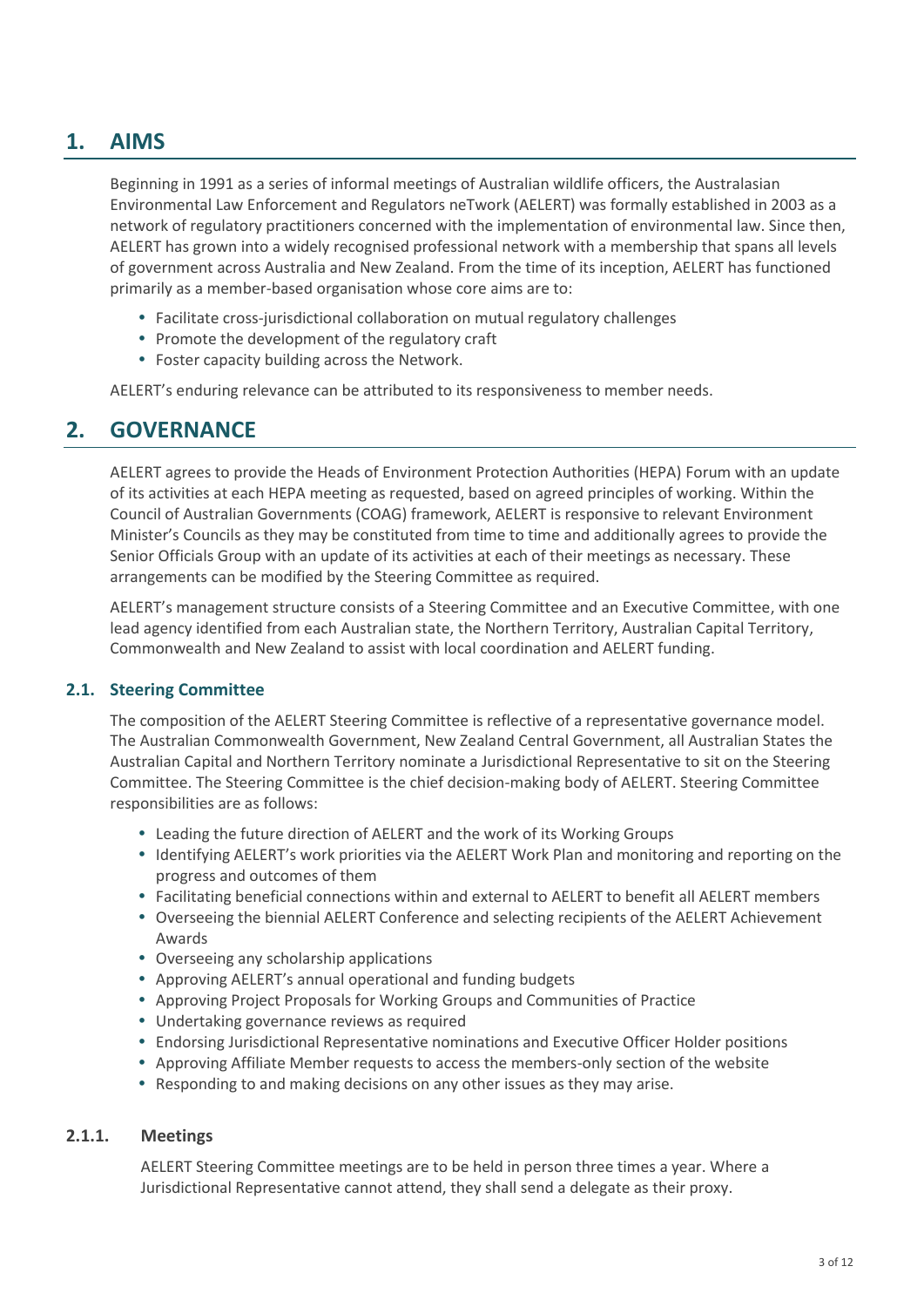# <span id="page-3-0"></span>**2.1.2. Decision Making**

Steering Committee decisions are generally to be consensus-based. Where a vote is required to determine a decision, each jurisdiction will have one vote. The Chair will have a casting vote in the event of an evenly cast ballot.

# <span id="page-3-1"></span>**2.1.3. Quorum**

Quorum shall consist of the Chair, the Vice-Chair in their absence and half of the total number of jurisdictions plus one.

# <span id="page-3-2"></span>**2.1.4. Out of Session Decisions**

The Steering Committee may make decisions out of session, with quorum as defined in this document required for decisions.

# <span id="page-3-3"></span>**2.1.5. Vacancies**

Steering Committee members/Jurisdictional Representatives are requested to offer a minimum of four weeks' notice of their intention to vacate their committee and representative role and to provide connection to any jurisdictional colleagues that might be interested in taking their place. The same requirements as outlined in Section 2.2.3 will apply in the event of a temporary vacancy, with the role being offered on a temporary basis to match the advised absence.

# <span id="page-3-4"></span>**2.2. Jurisdictional Representative**

The AELERT Steering Committee is made up of one Jurisdictional Representative each from:

- Australian Capital Territory
- The Commonwealth Government
- New South Wales
- New Zealand
- Northern Territory
- Queensland
- South Australia
- Tasmania
- Victoria
- Western Australia.

### <span id="page-3-5"></span>**2.2.1. Key Requirements**

Key requirements in performing the role of the Jurisdictional Representative are as follows:

- Recognised influence both within and across their jurisdiction
- Willingness and capacity to develop connections through own diverse networks to broaden the AELERT membership base across their jurisdiction
- Commitment to:
- − Attend Steering Committee meetings
- − Producing timely Jurisdictional Reports that include updates from across their jurisdiction
- − Liaising with other member agencies within their jurisdictions
- − Representing both their jurisdiction and the broader Network membership
- − Promoting the Network and the interests of its members.

# <span id="page-3-6"></span>**2.2.2. Roles and Responsibilities**

Jurisdictional Representative roles and responsibilities are as follows: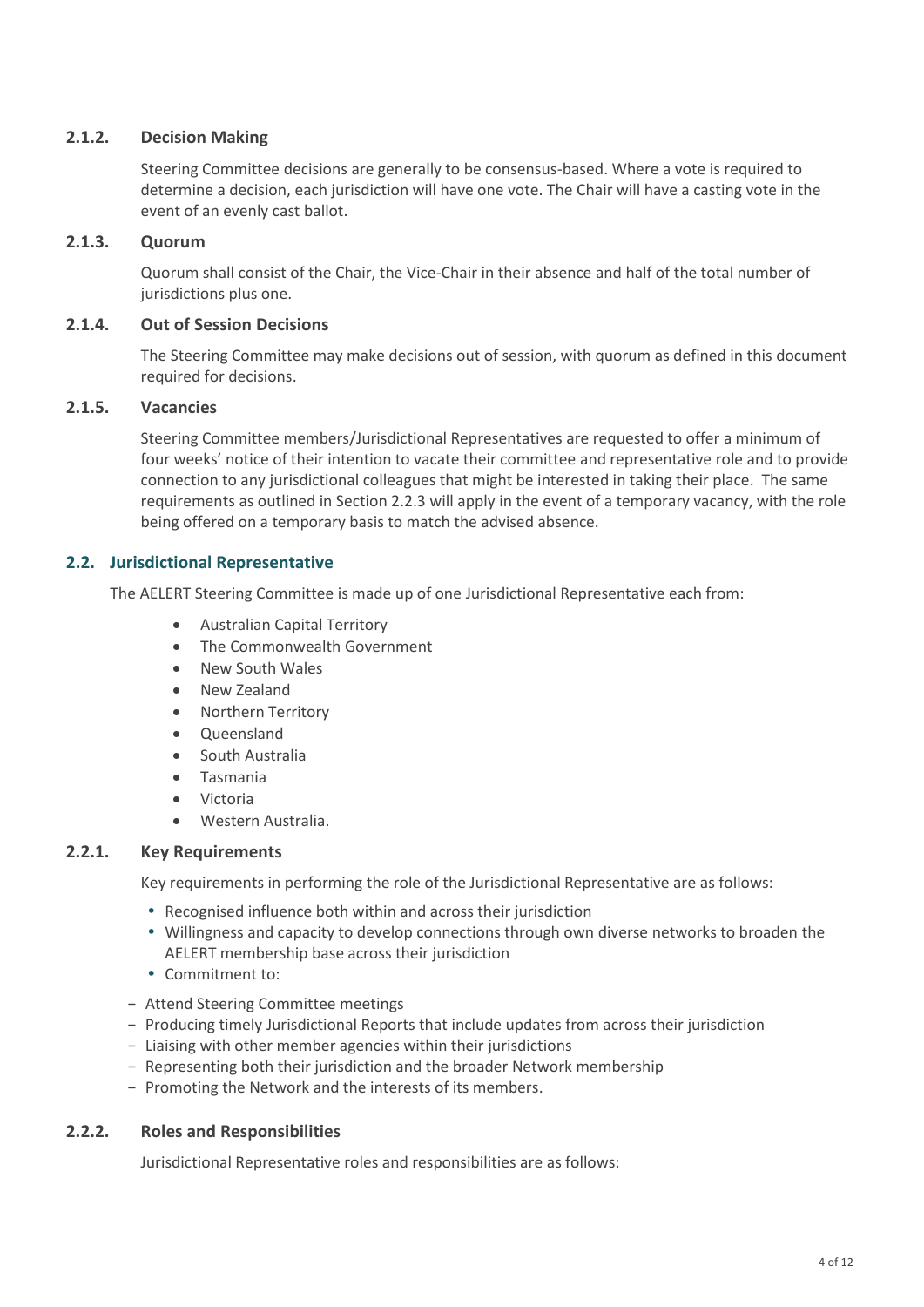- Working collegiately with the Executive, Steering Committee and Secretariat to deliver the AELERT objectives and Work Plan and further promoting the interests of the Network
- Attending and representing their jurisdiction at Steering Committee meetings including producing Jurisdictional Reports in consultation with member agencies in their jurisdiction
- Liaising with other member agencies within their jurisdiction
- Acting as Sponsor to an AELERT Working Group/Community of Practice
- Working with and supporting the AELERT Secretariat by:
- − Forwarding communications to relevant jurisdictional teams
- − Producing content for the monthly AELERT newsletter to highlight activities and initiatives from their iurisdiction
- − Co-ordinating jurisdictional AELERT events and collaborations
- − Endorsing agency level membership applications
- − Assisting to grow the membership at both agency and officer level across their jurisdiction.

# <span id="page-4-0"></span>**2.2.3. Nomination Process**

The lead agency in each jurisdiction will seek and encourage nominees from across their entire jurisdiction, recommending their preferred appointment in consideration of the key requirements outlined in this Charter. The Steering Committee will then be asked to endorse the nominated representative.

# <span id="page-4-1"></span>**2.2.4. Secretariat Support**

# Jurisdictional Representatives are supported by the AELERT Secretariat in their role and can seek assistance in the following areas:

- Coordinating AELERT events within their jurisdiction
- Building AELERT membership across their jurisdiction via, for example:
	- − Roadshow events outlining the benefits of AELERT membership to potential member officers
	- − Meeting with leads of potential member agencies to promote the benefits of AELERT membership
- Connections with member agencies across all AELERT jurisdictions as required for operational needs and innovations
- Membership data support
- Development of communications collateral for use across their jurisdiction
- Updating of website including upload of information relevant to their jurisdiction
- Showcasing their jurisdiction via the monthly AELERT newsletter.

# <span id="page-4-2"></span>**2.3. Executive Committee**

The AELERT Executive Committee is comprised of a minimum of four Office Holder positions. These positions are Chair, Vice Chair, and a minimum of two Directors. The Directors can be allocated portfolio areas such as Risk Management, as determined from time to time by the Steering Committee. Executive Officer Holder positions are appointed from within the AELERT Steering Committee for a period matching that of the Chair but may be extended at the discretion of the Steering Committee.

The role of Chair once appointed by the AELERT Steering Committee will serve a minimum term of four years. The agency from which the Chair originates will become the host agency to AELERT and its Secretariat function, unless otherwise agreed to by the Steering Committee. The Vice Chair will take on all responsibilities of the Chair in their absence.

### <span id="page-4-3"></span>**2.3.1. Key Requirements**

Criteria upon which Executive Committee members are selected include:

Recognised influence both within and across their jurisdiction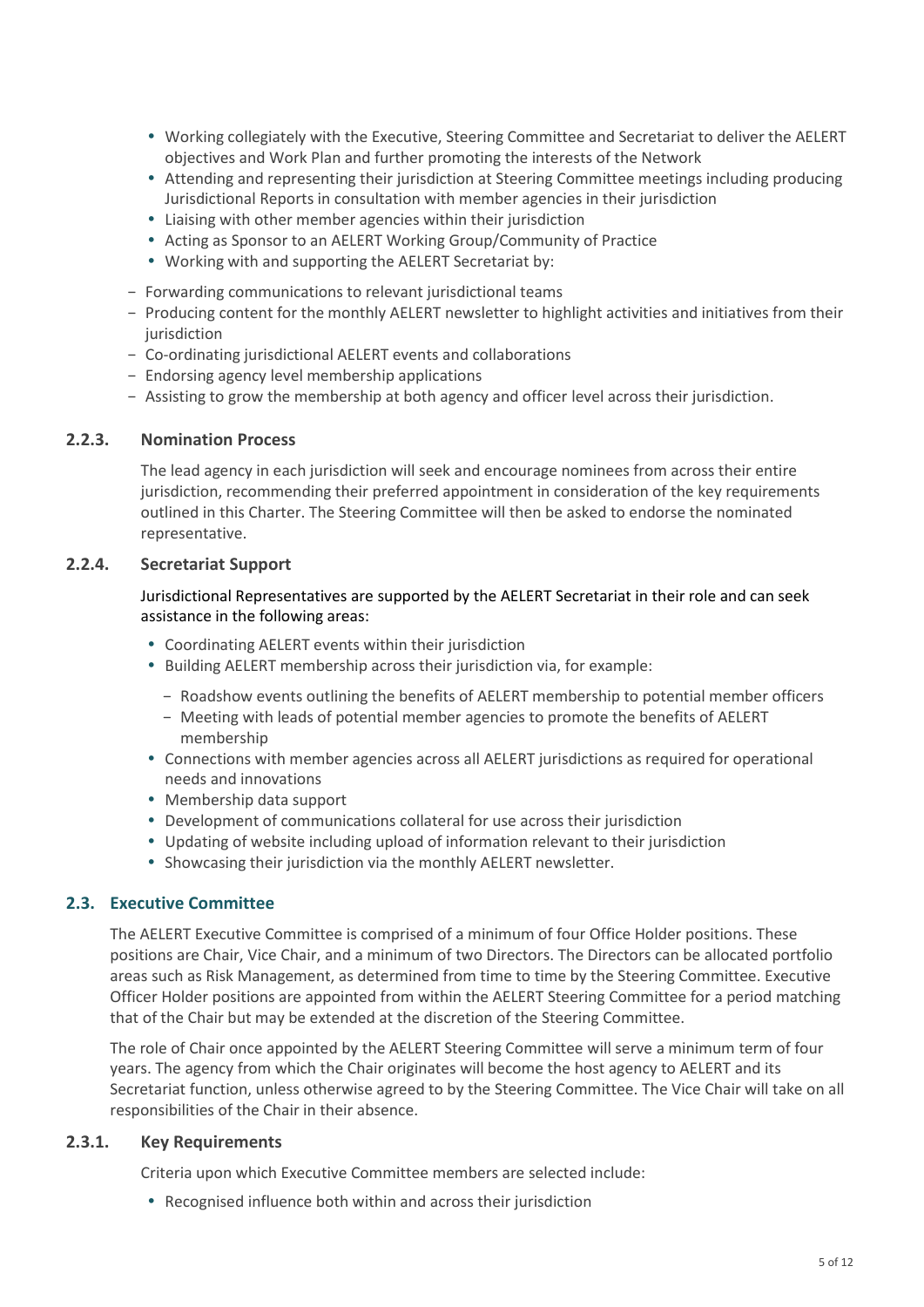- Commitment to:
- − Attend teleconference meetings as scheduled
- − Work collegiately to determine the strategic direction of AELERT
- − Take on additional portfolio responsibilities from time to time as determined by the Steering Committee.

# <span id="page-5-0"></span>**2.3.2. Responsibilities**

Responsibilities of the Executive Committee are as follows:

- Guiding and advising on the setting of strategy and positioning of AELERT in consultation with and for the endorsement of the SC
- Identifying and managing risk
- Acting as conduit between AELERT and the Heads of EPA (HEPA)
- Leading the collaboration between AELERT and its international partners, including INECE (International Network for Environmental Compliance and Enforcement)
- Representing AELERT to external stakeholders.

Further responsibilities of the AELERT Chair are as follows:

- Running AELERT Executive and Steering Committee meetings
- Approval of Steering and Executive Committee meeting agendas and Secretariat-led meeting papers
- Employment of the AELERT Secretariat staff via the Chair's home agency, unless otherwise agreed by SC
- Guidance of day to day work of the AELERT Secretariat staff including relevant approvals.

### <span id="page-5-1"></span>**2.3.3. Meetings**

Executive Committee meetings are to be held every six to eight weeks, ordinarily by teleconference.

### <span id="page-5-2"></span>**2.3.4. Decision Making**

Executive Committee decisions are generally to be consensus-based. Where a vote is required to determine a decision, each Executive Office Holder will have one vote. The Chair will have a casting vote in the event of an evenly cast ballot.

# <span id="page-5-3"></span>**2.3.5. Quorum**

Quorum shall consist of half of the Executive Committee members plus one.

## <span id="page-5-4"></span>**2.3.6. Vacancies**

Executive Committee members are requested to offer a minimum of four weeks' notice of their intention to vacate their committee role. Steering Committee members will be asked to nominate for the vacant position and the placement will be confirmed by endorsement of the Steering Committee. The same requirements will apply in the event of a temporary vacancy, with the role being offered on a temporary basis to match the advised absence.

# <span id="page-5-5"></span>**3. QUADRENNIAL WORK PLAN**

The AELERT Steering Committee will identify quadrennial work priorities which will inform AELERT's work plan. The work plan will be used to guide the work of the Working Groups and will be consulted when assessing Project Proposals. The work plan will be available for viewing on the AELERT website.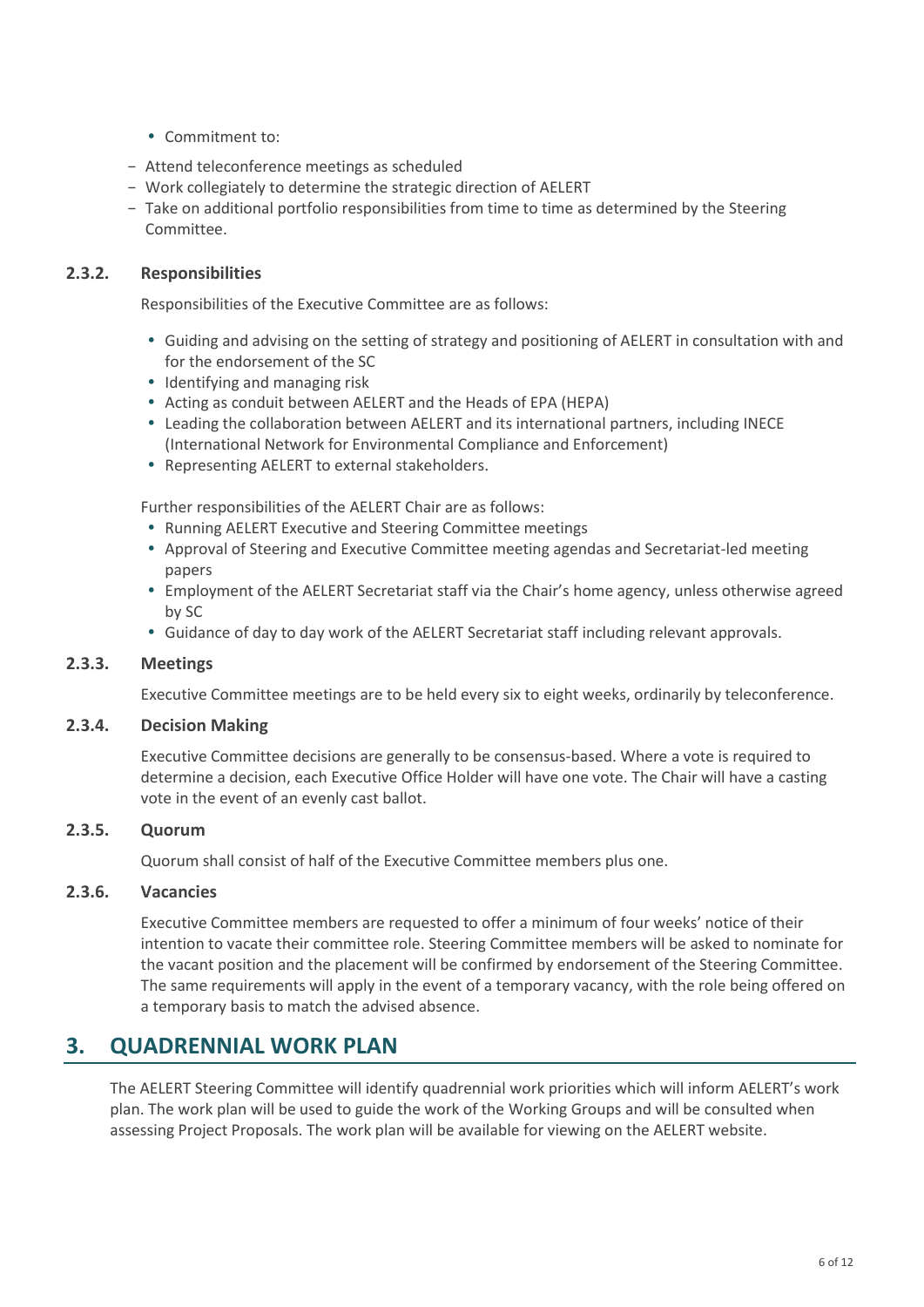# <span id="page-6-0"></span>**4. WORKING GROUPS AND COMMUNITIES OF PRACTICE**

AELERT Working Groups (WG) and Communities of Practice (CoP) bring together practitioners from various agencies and jurisdictions to undertake collaborative work on mutual regulatory issues. Working Groups primarily function to complete work priorities identified by the Steering Committee while Communities of Practice are formed to facilitate information and knowledge sharing across the entire AELERT network. There is no formal reporting relationship required between Communities of Practice and Working Groups.

# <span id="page-6-1"></span>**4.1. Working Groups**

Working Groups are established and discontinued by the AELERT Steering Committee and function to complete the work priorities identified in the AELERT Work Plan. A Chair will lead each Working Group and the AELERT Steering Committee will endorse the Chair of each Working Group. Current AELERT Working Groups are:

- Better Regulation
- Capacity Building
- Legal Practice and Policy
- Operations
- Communications and Engagement
- Emergency Operations

Further, each Working Group:

- Is focussed via a Work Plan, directly linked to the AELERT Work Plan
	- o Showing what AELERT can achieve in a given period, outlining deliverables
- May lead new work/direction for AELERT in consultation with the Steering Committee
- Is a point of collaboration to inform the work AELERT agencies do
- Offers space to coordinate a shared operation across AELERT in their given field/topic
- Can have project teams to address particular/short-term/issues-based items
	- $\circ$  Have the flexibility to band and disband as needed; nimble to meet the needs of the membership
	- $\circ$  Project ideas can be proposed either by the Working Group or by the Steering Committee
	- o Work must be useful to AELERT and its members
- Will be supported by a Sponsor from the AELERT Steering Committee.

# <span id="page-6-2"></span>**4.2. Communities of Practice**

Communities of Practice are established by request from AELERT members with final decision for inclusion with the Steering Committee and are discontinued either by direction of the Steering Committee or at request of the members of that group. Communities of Practice are a forum to and encourage collaboration and knowledge sharing across AELERT in a particular area of environmental regulation. A Chair will lead each Community of Practice, endorsed by the Steering Committee. Current AELERT Communities of Practice are:

- Environmental Liabilities
- Intelligence and Analysis
- Water Compliance

Further, each Community of Practice:

- Facilitates AELERT members discussion on how they've completed a piece of work
- Enables sharing of ideas, knowledge and expertise across geographical borders and levels of government
- Is open and run by its members
- Can run project ideas; either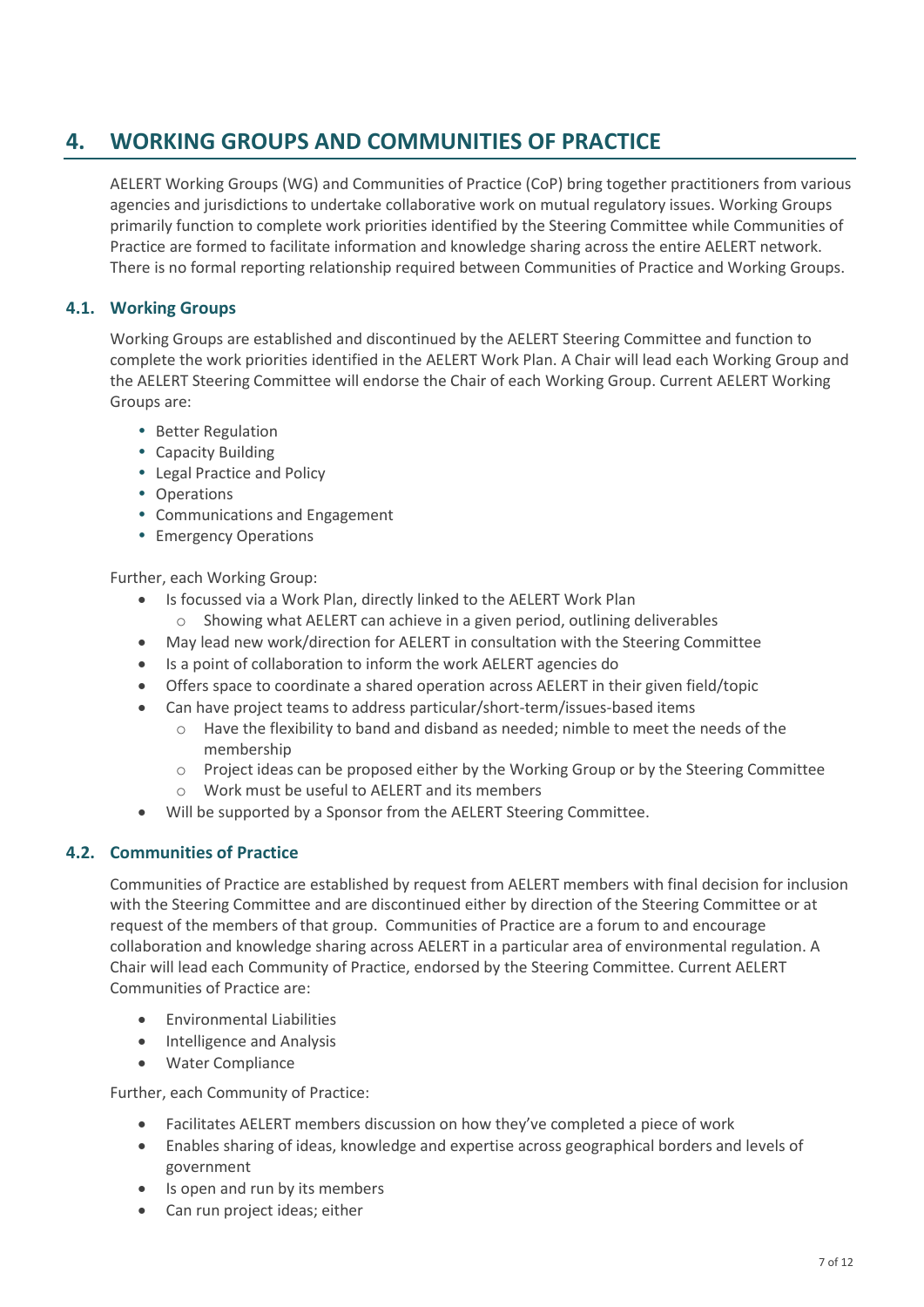- o In partnership with an AELERT Working Group
- o By handing over the idea to an AELERT Working Group
- Will be supported by a Sponsor from the AELERT Steering Committee.

# **4.3. Project Teams**

<span id="page-7-0"></span>From time to time discrete project teams may be established under each Working Group in response to an approved project proposal (see templates).

# <span id="page-7-1"></span>**4.4. Definition of new and current groups**

The classification of any new AELERT group to either Working Group or Community of Practice will be made by the AELERT Steering Committee, with input from relevant parties. If the decision is not clear cut, a vote of the Steering Committee members will be held, recorded and advised to the group as the final decision. Any proposal to shift a current group from operating as a Working Group to a Community of Practice or vice-versa must be taken to the AELERT Steering Committee for final decision as above.

# <span id="page-7-2"></span>**4.5. Leadership**

# <span id="page-7-3"></span>**4.5.1. Roles and Responsibilities of Chairs**

The roles and responsibilities of Working Group or Community of Practice Chairs are as follows:

- Coordinating the development of a Work Plan
- Drafting triannual reports for the Steering Committee's consideration
- Facilitating regular meetings of the group, at a minimum of three per year
- Drafting, co-ordinating and distributing meeting agendas and minutes
- Driving the group's Work Plan and reporting on its progress to each Steering Committee meeting
- Ensuring timely delivery of project outcomes
- Seeking support from AELERT Secretariat as required
- Acting as liaison between group members, the Executive Sponsor and Steering Committee
- Identifying and reporting on emerging issues to the Executive Sponsor
- Maintaining a record of active group members that is circulated to the Secretariat for updating at the AELERT website
- Leading connection across AELERT Working Groups and Communities of Practice to ensure best possible collaboration on projects and no duplication of work.

All AELERT groups are encouraged to consider joint or co-chair arrangements within the group which allow the benefits of:

- Cross jurisdictional collaboration
- Diversity of skills thought and knowledge
- Sharing the workload across individuals and jurisdictions.

# <span id="page-7-4"></span>**4.5.2. Steering Committee Sponsor**

Each Working Group and Community of Practice will be appointed an AELERT Jurisdictional Representative to act as Executive Sponsor. The role of the Executive Sponsor is to:

- Act as a mentor to the group Chair
- Provide guidance on the groups' direction
- Champion the group
- Work with a group whose Chair is from a different jurisdiction to their own; aiding cross fertilisation of knowledge and experience
- Provide a strong and supportive link between the group and the Steering Committee, offering advice on:
	- o The structure of communication to the Steering Committee
	- o Gaining authority/resources to run projects.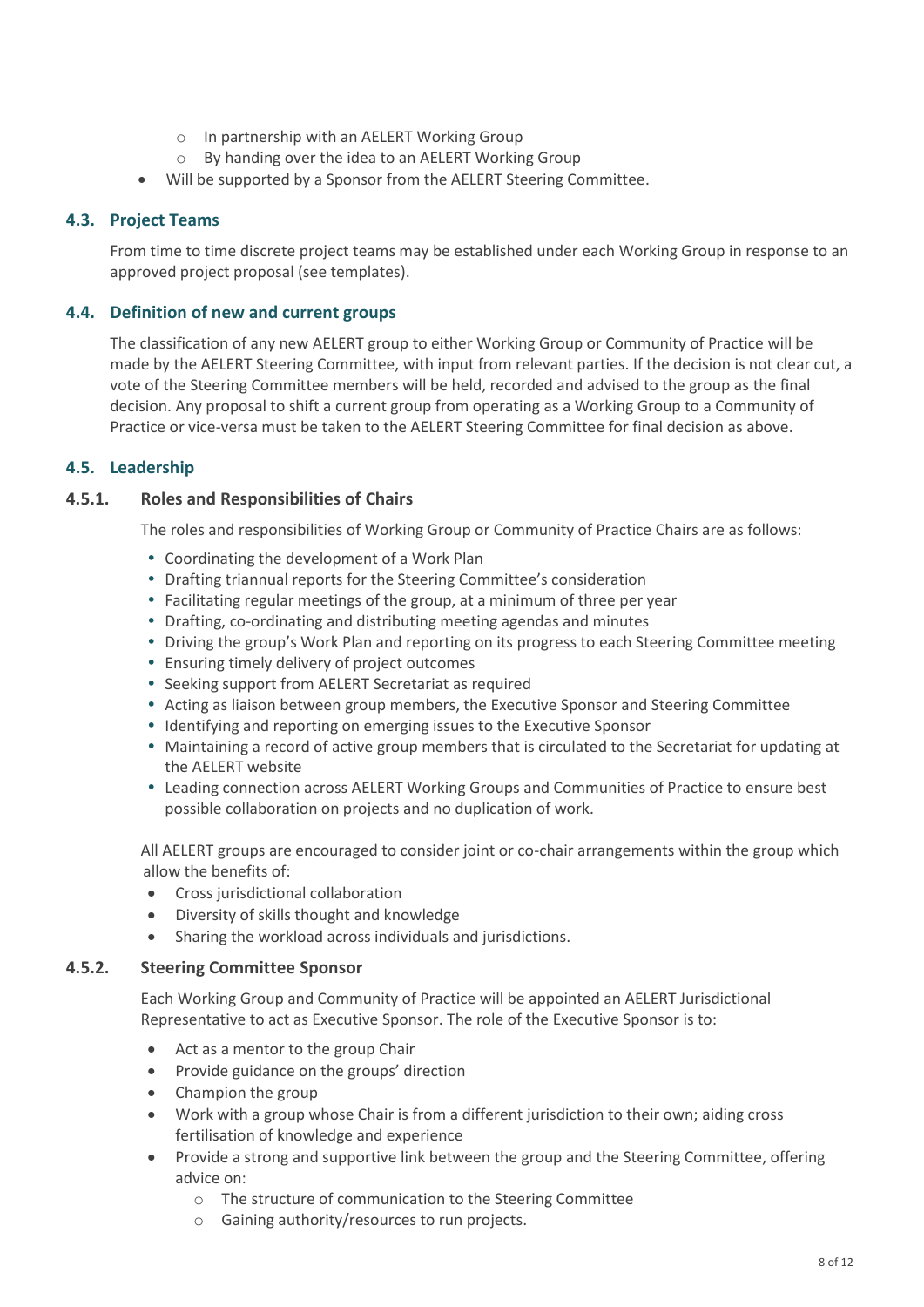Importantly, the Sponsor is not the lead of the group; they are there to assist the Chair to meet their groups' aims and minimise the risk of the group losing their way.

# <span id="page-8-0"></span>**4.6. Establishment of new Working Groups or Communities of Practice**

The establishment of a new Working Group or Community of Practice can occur upon meeting the below conditions:

- Working Groups: The group can demonstrate tangible deliverables that are of benefit to the wider AELERT membership
- Communities of Practice: The group can demonstrate their area of interest aligns with the overall goals and aims of AELERT and the AELERT Work Plan
- The work/area of interest of the group is sufficiently significant and separate from the work of any other AELERT Working Group or Community of Practice
- The group submits a detailed proposal to the Steering Committee which clearly demonstrates the need for its creation and its value to AELERT members.

Once a decision is made by the Steering Committee, the Secretariat appoints an Executive Sponsor from within the Steering Committee.

# <span id="page-8-1"></span>**4.7. Joining a Working Group or Community of Practice**

Only existing AELERT member officers are eligible to join. To join an AELERT group, members can contact the AELERT Secretariat via the AELERT website who will process their request in collaboration with the group Chair. Members may alternatively contact the Group's Chair who will inform the Secretariat.

# **4.8. Resource allocation and approval**

<span id="page-8-2"></span>The AELERT Steering Committee will consider applications from its groups using the Project Proposal templates. Proposals will be viewed favourably if they:

- Assist the Steering Committee in meeting the AELERT Work Plan
- Propose to develop emerging regulatory practices
- Include development of products or outcomes that benefit the AELERT Network
- Include endorsement of the group's Executive Sponsor.

Please note, funding will not be approved if or where this is capacity for jurisdictional support or if only a single agency or jurisdiction benefits i.e. travel costs or attendance at a conference. Funding proposals may be considered based on exception.

# **4.9. Templates**

<span id="page-8-3"></span>Following are several templates that will be developed and/or maintained for Working Group and Community of Practice members to use in their AELERT work:

- Working Group Terms of Reference
- Project Proposal
- Recognition letters for post project work
- Working Group Work Plan
- Outline for professional development framework.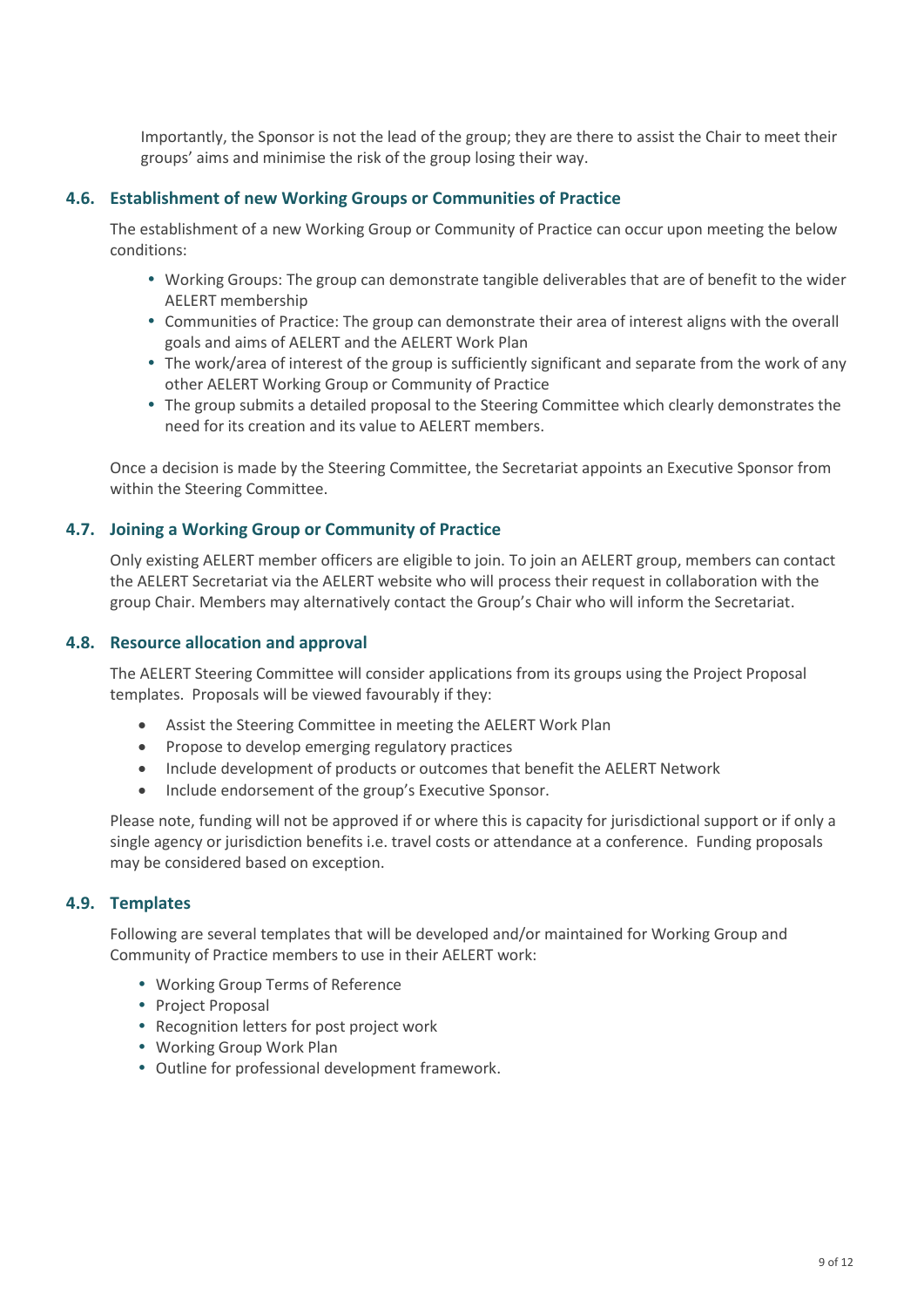# <span id="page-9-0"></span>**5. AELERT SECRETARIAT**

# **5.1. Roles and responsibilities**

<span id="page-9-1"></span>The Secretariat is to comprise an Executive Officer and a Communications/Project Officer as determined by the Steering Committee. The Secretariat provides governance, administrative and communications support.

The Secretariat is hosted within the member agency of the AELERT Chair, allowing for co-location unless the AELERT Chair approves alternative arrangements.

Secretariat staff are employed by the host agency under that department's usual terms and conditions of employment. The host agency will recruit Secretariat staff at the appropriate level commensurate with required work level standards and available funding. Positions are funded out of the AELERT budget.

The term of engagement of Secretariat staff should overlap the AELERT Chair's term of appointment by at least six months to support handover of corporate knowledge.

The AELERT Chair will ensure that Secretariat staff are managed in accordance with the host agency's administrative framework, including but not limited to eligibility, pre-employment checks, recruitment, security, performance management, renumeration, leave and other conditions and entitlements. Secretariat staff are accountable to the AELERT Chair.

The Secretariat engages with, and is responsive to, the AELERT Chair and Steering and Executive Committees.

The Secretariat roles and responsibilities are:

- Providing efficient and effective support to the AELERT Chair and Governance Committees.
- Managing the AELERT Steering and Executive Committee business and implements committee decisions.
- Delivering sound strategic, governance, policy, and administrative advice to the governance committees.
- Supporting the Chair, Vice Chair, and jurisdictional representatives to fulfil their obligations to AELERT.
- Improving AELERT business practices and undertaking projects as agreed by the Chair and Steering Committee.
- Liaising with Chairs of Working Groups and Communities of Practice, AELERT members and member agencies and stakeholders.
- Promoting AELERT and supporting its members.
- Identifying, evaluating, and implementing process improvements.
- Developing and implementing the AELERT Work Plan 2021 2024 deliverables.
- Providing curated information and materials through the AELERT website and social media.
- Oversighting of AELERT events including AELERT Conference and Webinars.

# <span id="page-9-2"></span>**6. FINANCIAL MANAGEMENT**

The Secretariat Operating Budget will be approved by the AELERT Steering Committee.

The host agency shall constitute an entity able to receive and distribute funds on AELERT's behalf.

The Secretariat Operating Budget will be held in a project specific cost centre within the host agency and administered in accordance with the Operating Budget approved by the AELERT Steering Committee.

### <span id="page-9-3"></span>**6.1. Funding of Specific Activities**

The AELERT Secretariat may expend funds for specific activities within existing budget allocations in the approved Secretariat Operating Budget for that financial year.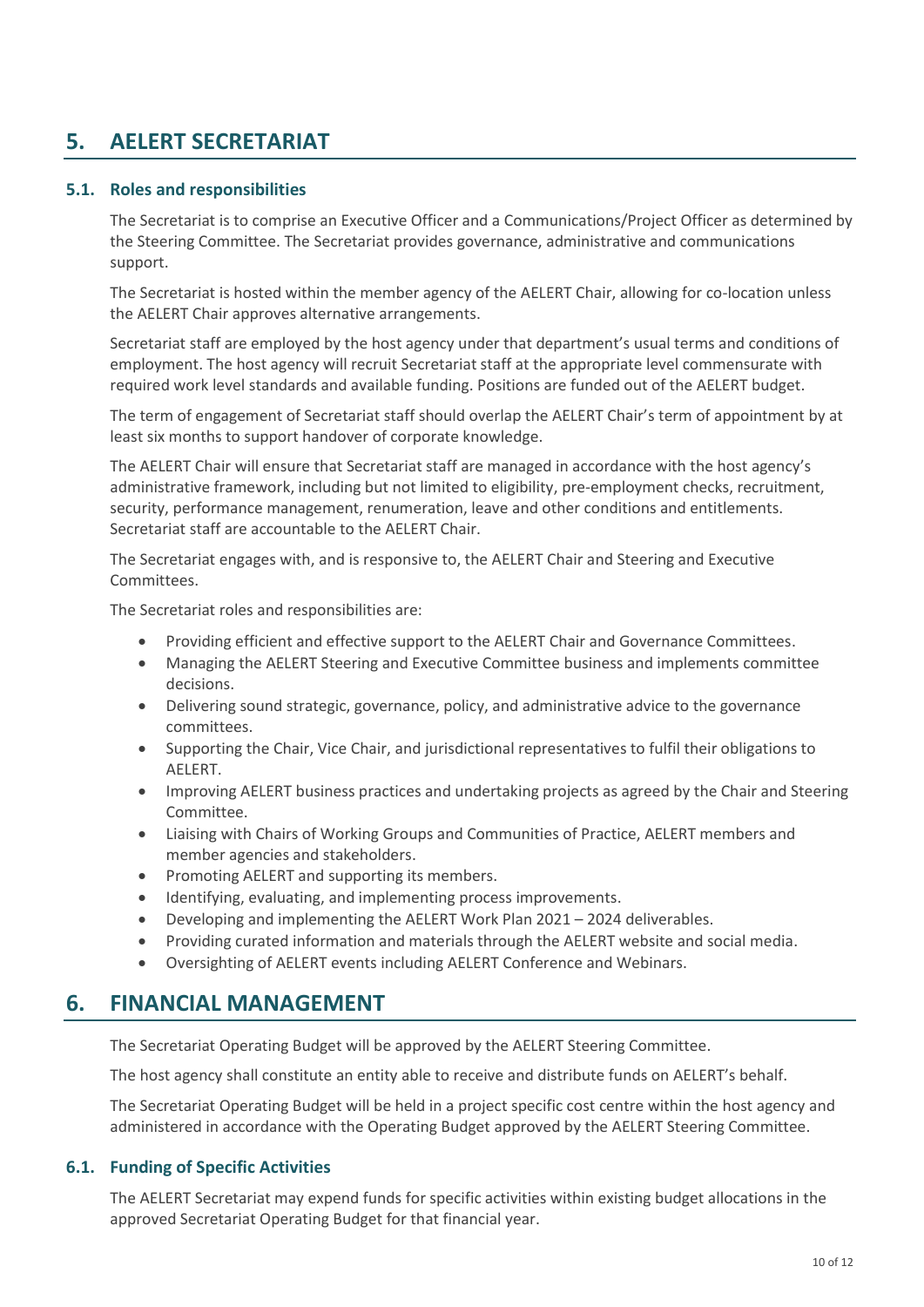The Secretariat must report against approved expenditure as requested by the Steering Committee.

Funding (including requests from AELERT Working Groups and Communities of Practice) will meet the fiduciary interests of AELERT and its members in the pursuit of its core business outlined in the AELERT Work Plan and deliver value for money.

The Steering Committee may approve, by way of resolution, the expenditure of funds for specific activities that do not have existing allocation within the Secretariat Operating Budget but are aligned to the strategic objectives set within the AELERT Work Plan.

# <span id="page-10-0"></span>**6.2. Housing and Disbursement of Funds**

Profits or excess funds appropriated by AELERT may be used for any AELERT activities provided:

- they are for a proper purpose commensurate with AELERT's aims outlined in its Work Plan and Charter;
- expenditure is approved by the AELERT Steering Committee;
- expenditure is consistent with relevant financial management legislation, regulations, delegations and guidelines.

# <span id="page-10-1"></span>**7. MEMBERSHIP**

# **7.1. Membership types**

<span id="page-10-3"></span><span id="page-10-2"></span>Membership is offered at the agency and individual officer level.

# **7.1.1. Member Agency**

Membership is open to any government agency in Australasia with environmental regulatory responsibilities. For the purpose of AELERT membership eligibility, environmental regulatory responsibilities are defined as responsibilities for administering legislation relating to the environment, heritage or natural resource management.

Agency membership will be granted with the advice of the relevant AELERT Jurisdictional Representative.

Agency membership involves the following responsibilities:

- Agency commitment to the Membership Principles outlined at 7.3
- Agency commitment to engage with their jurisdictional representative to participate in decision making at the jurisdictional level
- Agency commitment to contribute to the relevant jurisdictional report
- Nomination of an AELERT liaison officer as first point of contact for AELERT business matters
- Nomination of an after-hours contact in the event of emergencies.

### <span id="page-10-4"></span>**7.1.2. Individual Member Officer**

All individuals working in an AELERT Member agency are eligible to become AELERT Member Officers. Individual membership entitles officers to an individual website login and allows access to memberonly resources, online discussion forums and news updates.

## <span id="page-10-5"></span>**7.1.3. Affiliate Membership**

Affiliate membership may be granted to organisations aligned to the goals of the AELERT Work Plan and for whom engagement with AELERT may be mutually beneficial and / or may further its objectives such as:

- Government agencies without environmental regulatory responsibilities
- Academic institutions
- NGO's and Not for Profits